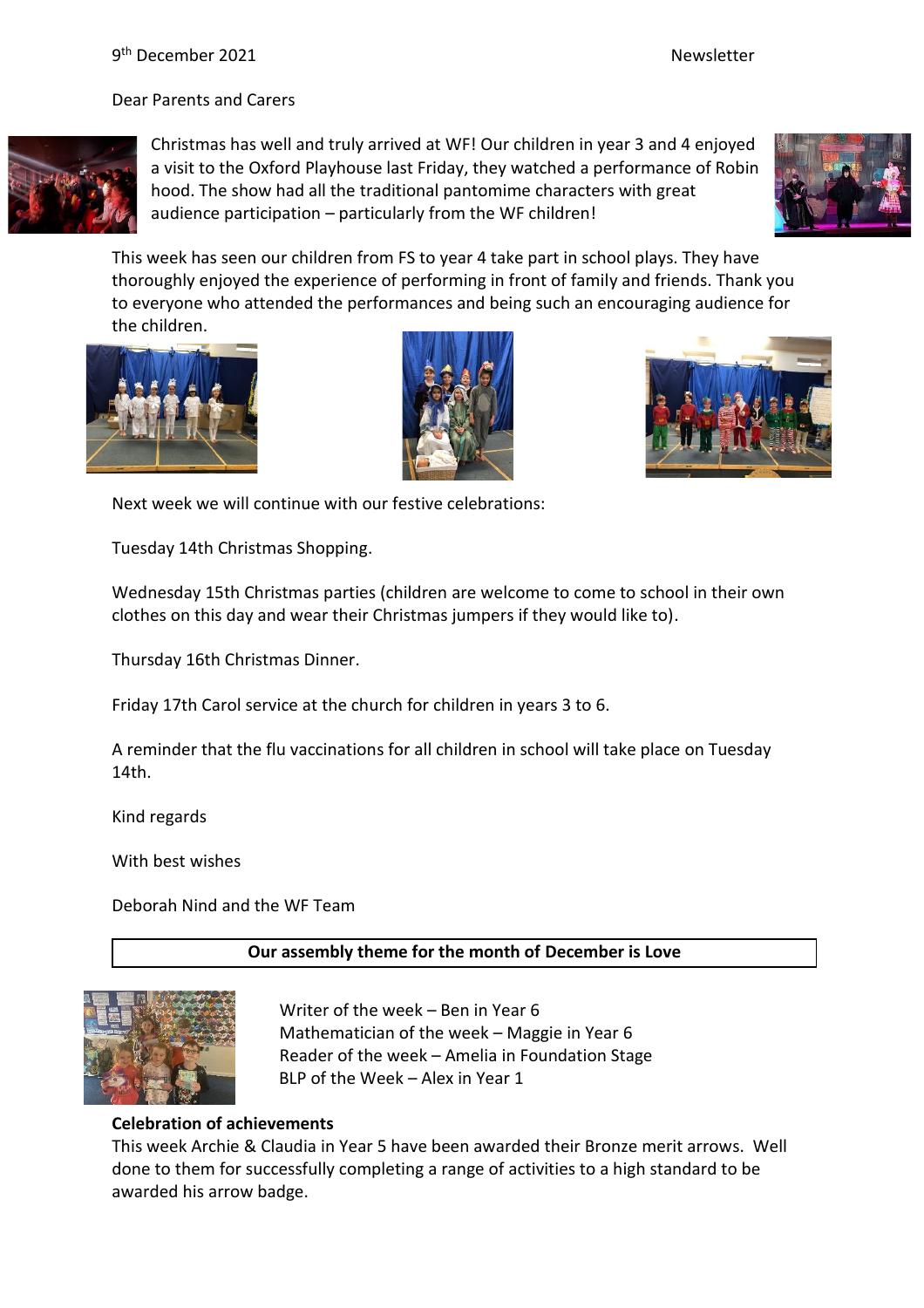Congratulations to the following children who have reached their 100 nights of reading at home: Susan in Peregrine Falcons. Georgia in Sky Larks. Congratulations to the following children who have reached their 75 nights of reading at home: Ella in Kingfishers. Tilly, Jamie, Oscar, Pedro & William in Swallows. Cora in Eagles. Joey in Peregrine Falcons. Emily, Elise, Grace, Maggie & Olivia in Sky Larks. Congratulations to the following children who have reached their 50 nights of reading at home: Jack in Red Kites. Josh C in Kestrels. Ellie-Mae, Frankie, Bella, Cherry & Jack in Eagles. Archie, Oliver & Leah-Kate in Sky Larks.

# **Attendance**

School starts at 8:45am, can you please make sure your child is in class by 8:45am. **EVERY SCHOOL DAY COUNTS!**

There are only 190 statutory school days in one year and 175 days (weekends and school holidays) available to use for holidays. Parents should avoid taking their children out of school during term time in order to go on holiday.

| <b>Class</b>      | Attendance for 29.11.21 - 03.12.21 |
|-------------------|------------------------------------|
| Eagles            | 95.93%                             |
| Kestrel           | 97.33%                             |
| Kingfishers       | 95.42%                             |
| Nightingales      | 95%                                |
| Owls              | 88.93%                             |
| Peregrine Falcons | 96.25%                             |
| <b>Red Kites</b>  | 97.10%                             |
| Robins            | 91.58%                             |
| Sky Larks         | 92.91%                             |
| <b>Swallows</b>   | 97.67%                             |
| Wrens             | 91.07%                             |
| Total             | 94.62%                             |

# **Shopping Day: Tuesday 14th December**

On the actual shopping day, we ask for your child to bring in £2 and to hand to their teacher, please put it in an envelope with their name on if possible, to avoid cash handling. This allows them to buy 2 gifts for whoever they choose. They will choose their gifts from a class selection, and they will then wrap and label their gifts to come home with them. We hope this answers some questions but if not please email williamfletcherschoolpta@gmail.com The children thoroughly enjoy choosing the gifts themselves, the wrapping and the surprise for the recipients.

# **Key dates:**

**Tuesday 14th December** - Christmas Shopping Day **Wednesday 15th December** - Class Christmas Parties **Thursday 16th December** - Christmas School Lunch **Friday 17th December** - Carol Service for Key Stage 2

# **PTA Update**

We will be selling raffle tickets at all of today's Christmas play performances.

£1 a strip of tickets, winners to be drawn on Friday. Prizes include Christmas cake,

Bartletts Butchers voucher and a multitude of wonderful hampers.

We will also be doing a lucky bucket, £1 entry for a chance to receive 50% of what's in the bucket.

As mentioned previously, the Christmas shopping day is next Tuesday 14th December. We ask for each child to bring in £2 which when then allow them to choose 2 gifts to then bring home with them.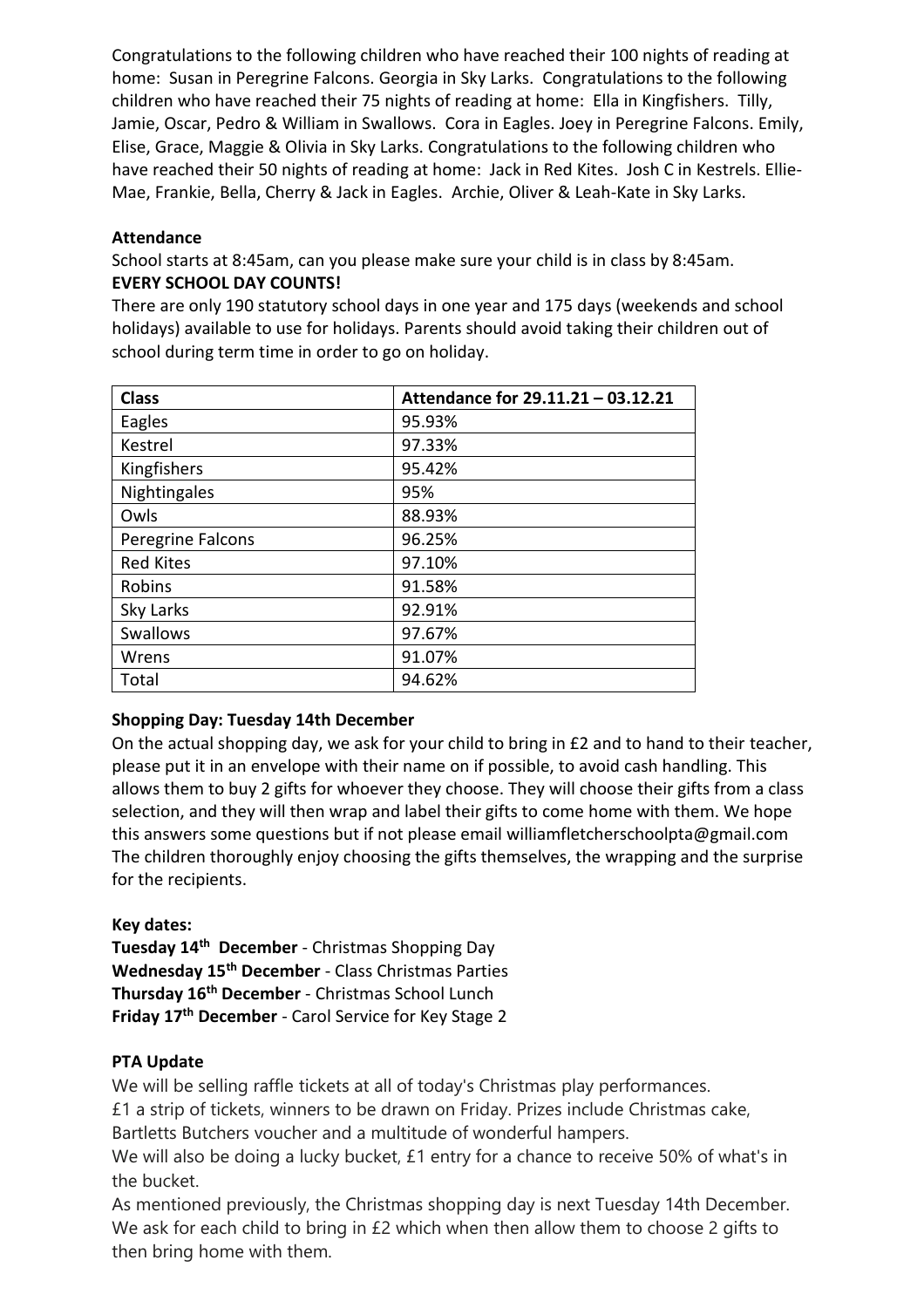#### **Parenting Smart Website**

Please see link below for a new Parenting Smart website – it is a free online resource featuring practical advice and tried and tested tips for parents and carers of primary school age children.

[https://parentingsmart.place2be.org.uk/?utm\\_source=Sprint1&utm\\_medium=email&utm\\_c](https://parentingsmart.place2be.org.uk/?utm_source=Sprint1&utm_medium=email&utm_campaign=parenting-smart) [ampaign=parenting-smart](https://parentingsmart.place2be.org.uk/?utm_source=Sprint1&utm_medium=email&utm_campaign=parenting-smart)

#### **Free Mental Health Awareness course for Parents & Carers**

In partnership with the Mental Wealth Academy, Oxfordshire Youth is delivering online Mental Health Awareness Training for Parents and Carers of young people. The training happens monthly and it's FREE for Oxfordshire residents\*. The session primarily considers the mental health of adolescents and young adults, aiming to help parents and carers to:

- Identify emotional distress
- Know where, and how, to signpost children and young people if you, or they, have a concern
- Learn practical strategies to help with listening to, and supporting, children and young people
- Develop your understanding of the wide range of factors and variables that can impact on children and young people's mental health
- Feel more confident and less fearful having 'the conversation' with your child or young person

The session lasts 1.5 hours and includes presentations and group work, providing the opportunity to speak with other parents and carers about young people's mental health. Since the launch of the training, Oxfordshire Youth has received extremely positive feedback by the attendees. The evaluation forms that Oxfordshire Youth asks attendees to complete, show that parents and carers have improved their confidence, knowledge and understanding around young people's mental health. 100 % of the attendees would recommend this training to others. For further information, booking or to check the dates of these sessions, please click on the link below:

https://www.eventbrite.co.uk/ o/oxfordshire-youth-12478648335

\*In order to receive tickets for free, Oxfordshire residents need to use the first part of their postcode as the promo code (e.g: OX4) when purchasing the tickets online

#### **Breakfast Club**

Breakfast club runs every day from 07:30 – 08:45 in the Howard Hillsdon building (old playgroup). The children enjoy a range of breakfast cereals, fruit juices, yoghurts and toast, followed by the opportunity to play indoor games. The cost is £5.00 per child. If you would like your children to take part in breakfast club, **please see the staff in the office to book prior to attendance.**

#### **Step 2 Dance Lessons**

A local dance company Step 2 that comes into school has lots of lessons for all range of ages. Please see website below for further details: [Step 2 Dance Oxford Homepage](https://www.step2dance.co.uk/home) — STEP 2 DANCE

#### **Yarnton Youth Netball**

Open to boys and girls in years 3, 4, 5 & 6 from William Fletcher School. Training is on Wednesdays at the school, after school until 4pm. Places are limited, and if you are interested in your child taking part please email [yarntonyouthnetball@gmail.com](mailto:yarntonyouthnetball@gmail.com) for more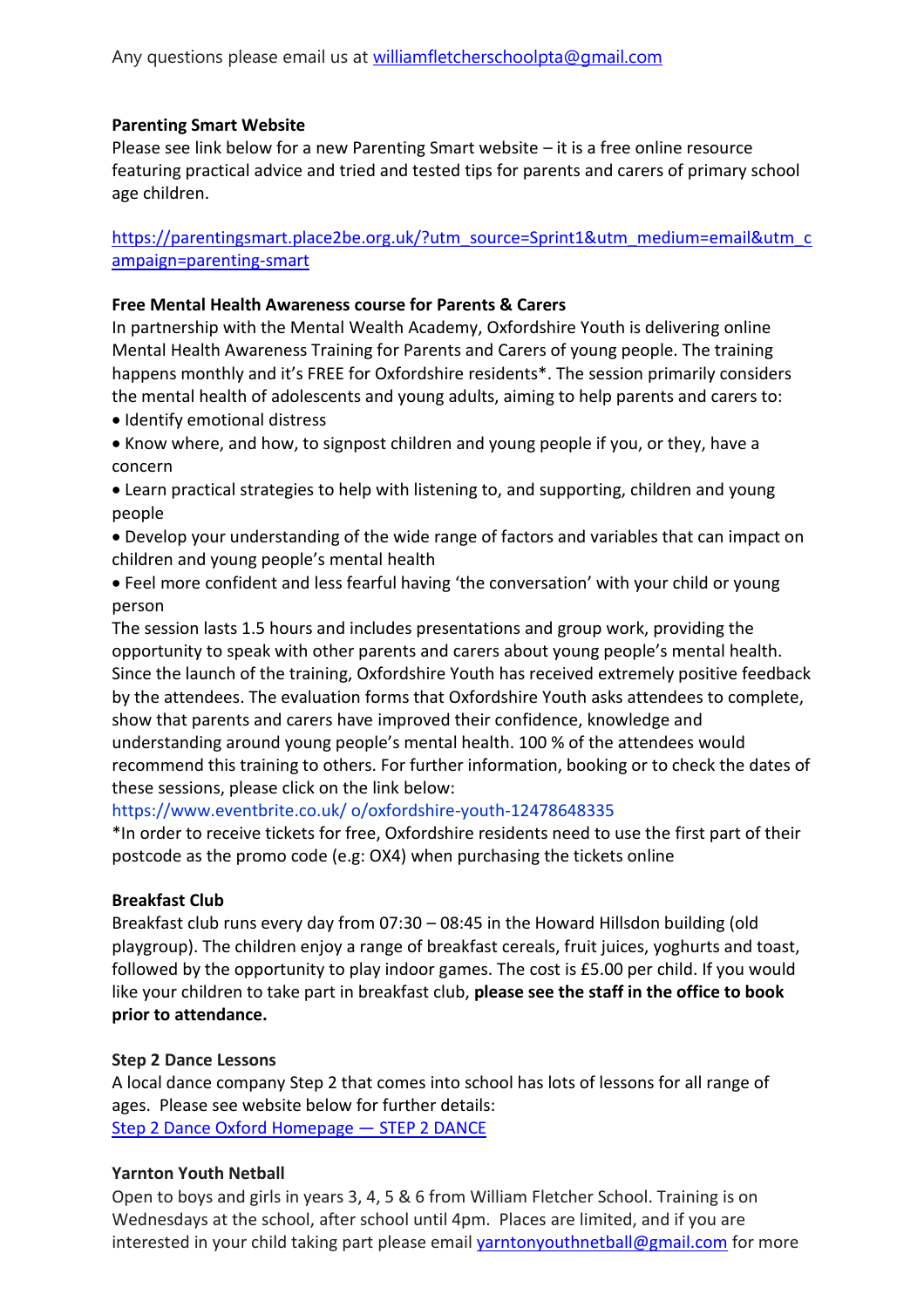details. This year we will be asking all youngsters involved to become members of England Netball for a small one-off fee, so that we can run the session as part of Yarnton Netball Club.

## **Yarnton Blues FC U9s (September 2021)**

Yarnton Blues Football Club – U9s are looking for players for next season (starting September 2021). If your child will still be aged 8 on August 31st 2021 and would be interested in joining the team, we have spaces available at the moment. Training sessions take place on Wednesdays at 17:30 at Yarnton Park, off Rutten lane. \*\*Note: Football boots or astros, and shin pads required.

If you would like more information please contact the club secretary James Finnigan via email [\(secretary@yarnton-blues.co.uk\)](mailto:secretary@yarnton-blues.co.uk).

## **Together Time is a Sensory & Massage Classes for under 3's**

They are offering group classes, 1:1 private group & personalised massage routines & party packages. Please email **togthertimeoxfordshire@gmail.com** for further information.

#### **Forthcoming Dates December 2021**

| DELENNEL LULL |                                   |
|---------------|-----------------------------------|
| 10.12.2021    | Learning cards go home            |
| 13.12.2021    | Learning cards returned to school |
| 14.12.2021    | Christmas Shopping Day            |
| 15.12.2021    | <b>Class Christmas Parties</b>    |
| 16.12.2021    | Christmas School Lunch            |
| 17.12.2021    | Carol Service for Key Stage 2     |
| 17.12.2021    | Term 2 ends                       |
|               |                                   |

# **January 2022**

| 04.01.2022 | Inset Day                            |
|------------|--------------------------------------|
| 05.01.2022 | Term 3 starts                        |
| 07.01.2022 | Class Curriculum Newsletters go home |
| 11.01.2022 | <b>Founders Day Service</b>          |
| 13.01.2022 | X Country for Years $3-6$            |
| 25.01.2022 | <b>Fencing Taster Session</b>        |
| 26.01.2022 | <b>Fencing Taster Session</b>        |
|            |                                      |

# **February 2022**

| 02.02.2022 | Planetarium Year 5 & 6             |
|------------|------------------------------------|
| 11.02.2022 | Learning Cards go home             |
| 14.02.2022 | Learning Cards returned            |
| 18.02.2022 | Term 3 ends                        |
| 28.02.2022 | Term 4 starts                      |
| 28.02.2022 | West Oxfordshire Hockey tournament |

# **William Fletcher School Term Dates 2021/2022**

**Term 2** Tuesday 2<sup>nd</sup> November to Friday 17<sup>th</sup> December Monday 1st November INSET Day **Term 3** Wednesday 5<sup>th</sup> January to Friday 18<sup>th</sup> February Tuesday 4<sup>th</sup> January INSET